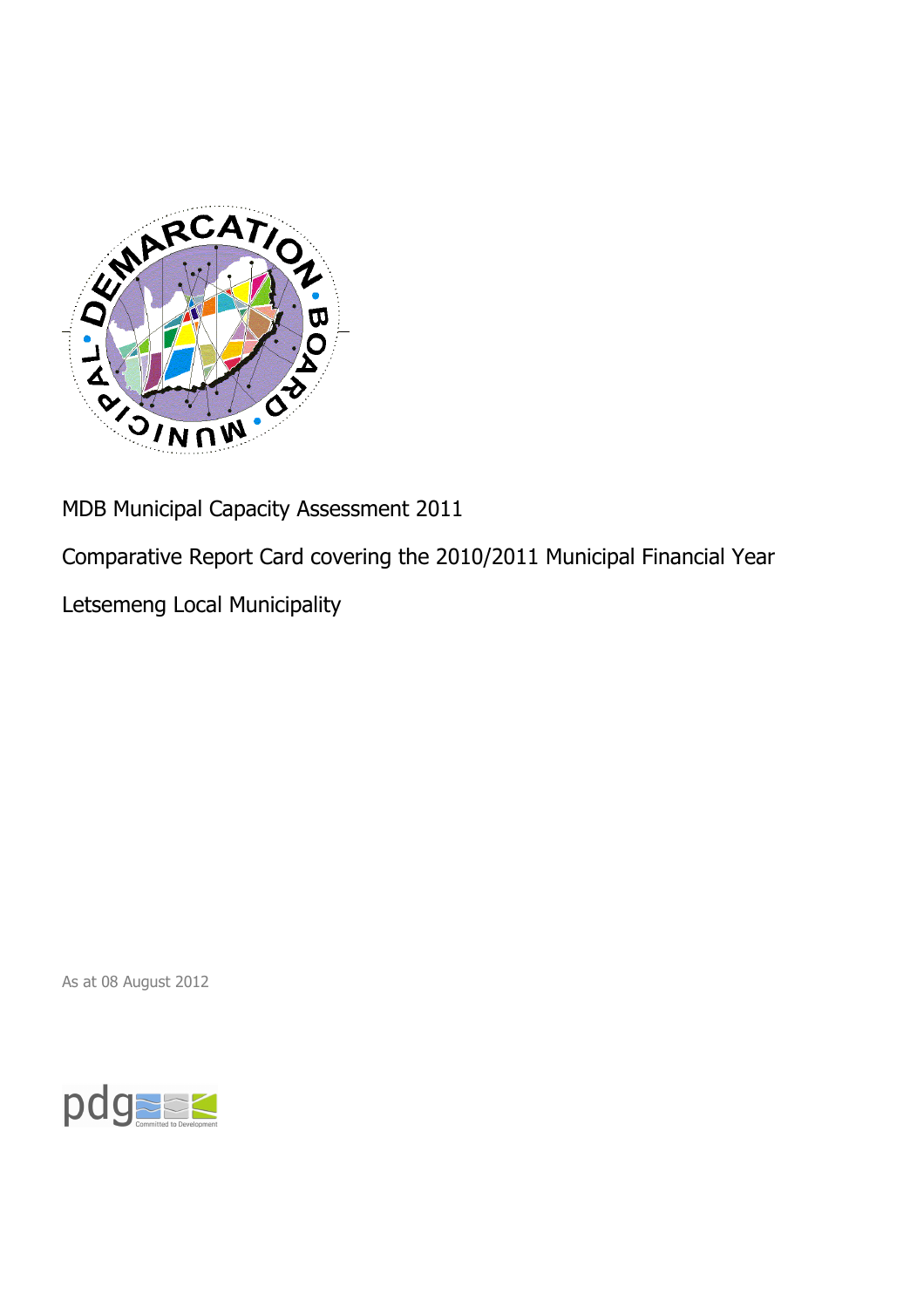## Section 1: General Information

| Name of Municipality:      | <b>Letsemeng Local Municipality</b> |
|----------------------------|-------------------------------------|
| MDB Code:                  | FS161                               |
| Name of Municipal Manager: | Itumeleng Edward Pooe               |
| Address:                   | Private Bag X3, KOFFIEFONTEIN, 9986 |
| Telephone Number:          | $(053)$ 205 9210                    |
| Email Address:             | letse@mweb.co.za                    |
| Website Address:           | www.letsemeng.gov.za                |

## **Introduction**

The MDB's Municipal Capacity Assessments 2011 aims to collect and analyse capacity information from all municipalities in the country. A key output of the assessments is the development and distribution of a Comparative Report Card to each municipality. This document represents Letsemeng Local Municipality's Comparative Report Card and provides useful analytical comparisons of capacity between Letsemeng Local Municipality and the average across all municipalities in the same municipal category.

For the purposes of Capacity Assessments, municipalities are divided into the following 7 categories which are essentially sub-categories of the A, B and C categories identified in the constitution:

- A: Metros (8 municipalities)
- B1: Secondary cities: the local municipalities with the largest budgets (19 municipalities)
- B2: Local municipalities with a large town as core (27 municipalities)
- B3: Local municipalities with small towns, with relatively small population and significant proportion of urban population but with no large town as core (110 municipalities)
- B4: Local municipalities which are mainly rural with communal tenure and with, at most, one or two small towns in their area (70 municipalities)
- C1: District municipalities which are not water services authorities (23 municipalities)
- C2: District municipalities which are water services authorities (21 municipalities)

It should be noted that the categorisations have been widely used by DCoG and National Treasury for analytical purposes. These categorisations primarily serve to illustrate the structure of local government and assess the impact of policy decisions.

Using this methodology, Letsemeng is categorised as a Category B3 municipality. The average for this report card is calculated based on the data received from a total of 110 municipalities in this municipal category this year.

#### Reporting period and data sources

This Report Card covers the 2010/2011 Municipal Financial Year and largely relies on data from the following sources:

| Source                                                               | Year    | Custodian                   | Specific data used in this assessment                                     |
|----------------------------------------------------------------------|---------|-----------------------------|---------------------------------------------------------------------------|
| Completed MDB Municipal Capacity Assessment<br><b>Ouestionnaires</b> | 2010/11 | Municipalities directly     | All                                                                       |
| Local Government Budget and Expenditure<br>Database                  | 2010/11 | <b>National Treasury</b>    | Operating budget and expenditure<br>data (pre-audited as at 30 June 2012) |
| Blue Drop and Green Reports for Water Services<br>Authorities        | 2010/11 | Department of Water Affairs | Blue Drop and Green Scores                                                |
| <b>Community Survey</b>                                              | 2007    | Statistics South Africa     | Household and population figures<br>(contextual data)                     |

Much of the data reflected in this report is drawn from the municipality's own completed Capacity Assessments questionnaire. Should any data reported here appear to be incorrect please inform us by sending an email to [capacity@pdg.co.za](mailto:capacity@pdg.co.za). In your email specify the municipality's details, relevant question numbers in the questionnaire and the corrections to be made.

### Section 2: Contextual Information

|                        | ∟etsemeng    | Average for Category B3 |
|------------------------|--------------|-------------------------|
| Operating Expenditure: | R 85 905 000 | R 137 758 817           |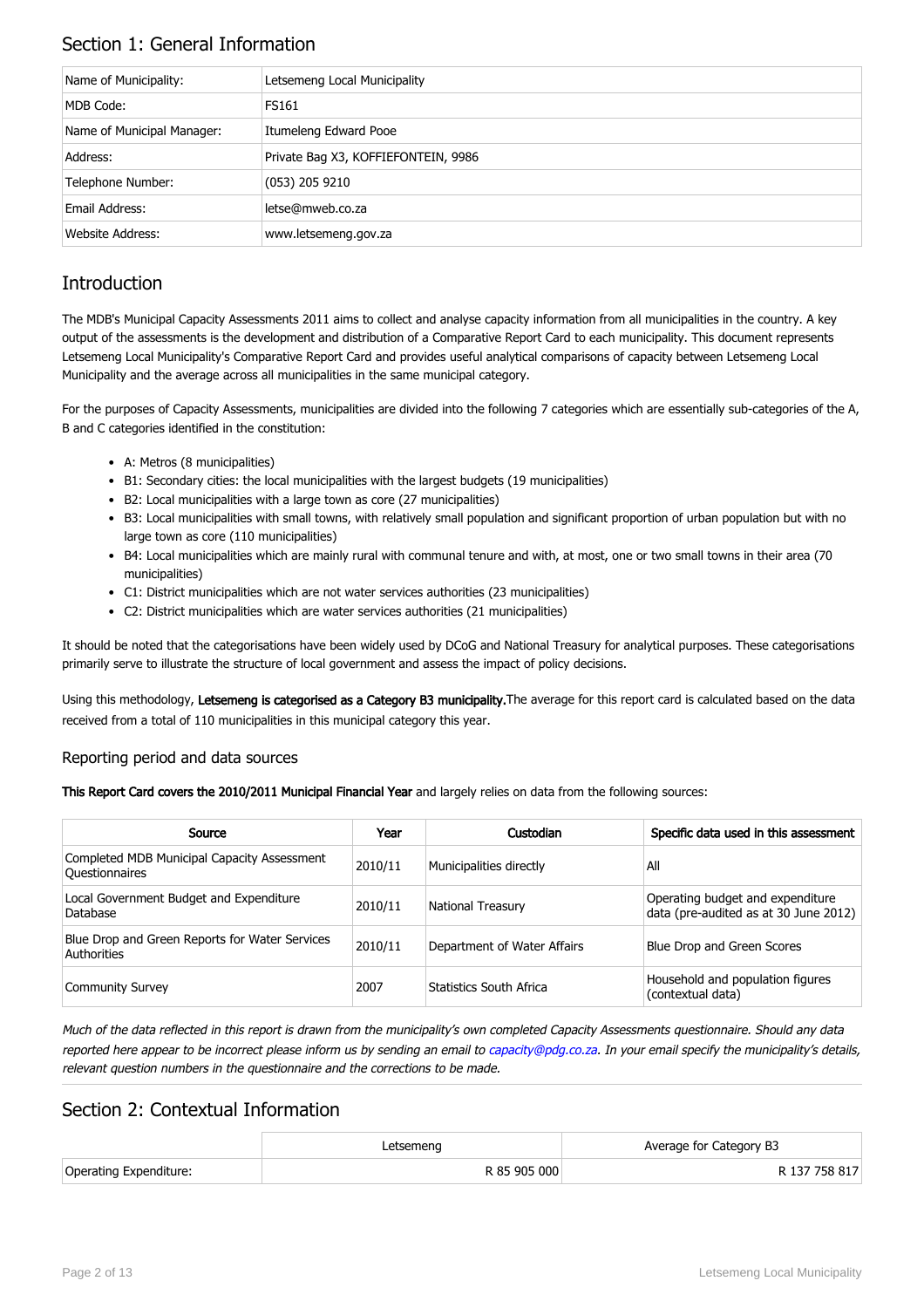## Section 3: Municipal Staffing

## Section 3.1: Staff Employment

|                         | Letsemeng |         | Average for<br>Category B3 | 100 % -<br>80% | 21% | 13.%    |  |
|-------------------------|-----------|---------|----------------------------|----------------|-----|---------|--|
|                         | Number    | Percent | Percent                    |                |     | $21 \%$ |  |
| Posts vacant - Unfunded | 0         | $0.0\%$ | 12.9%                      | 60 % -         |     |         |  |
| Posts vacant - Funded   | 27        | 21.1%   | 21.1%                      | 40 % -         | 79% | 66%     |  |
| Posts filled            | 101       | 78.9%   | 66.0%                      | 20%            |     |         |  |
| <b>TOTAL</b>            | 128       | 100.0%  | 100.0%                     | $0 \%$ -       |     |         |  |

| Letsemeng | Average for Category B3 |
|-----------|-------------------------|

|                                                                  | Letsemeng | Average for Category B3 |
|------------------------------------------------------------------|-----------|-------------------------|
| Total number of staff employed                                   | 101       | 269                     |
| Ratio of staff employed relative to total number of posts filled | 100.0%    | 91.5%                   |

|                                                           | Letsemeng | Average for Category B3 |
|-----------------------------------------------------------|-----------|-------------------------|
| Total number of posts in organogram                       | 128       | 353                     |
| Funded vacancies as percent of all posts in organogram    | 21.1%     | 1 754.4%                |
| Funded vacancies as percent of filled posts in organogram | 26.7%     | 28.0%                   |

#### Section 3.2: Staff Exits

|                                                           | Letsemeng | Average for Category B3 |
|-----------------------------------------------------------|-----------|-------------------------|
| Total number of staff that left during the Financial Year |           | . 654                   |
| Percent of staff that left during the Financial Year      | 13.9%     | 6.8%                    |

|                               |         | Letsemeng |         |  |
|-------------------------------|---------|-----------|---------|--|
|                               | Number  | Percent   | Percent |  |
| <b>Dismissals</b>             | No data | No data   | 10.8%   |  |
| Resignations                  | 2       | 14.3%     | 23.9%   |  |
| Retirement                    | No data | No data   | 23.3%   |  |
| <b>Fnd of Contract Period</b> | 8       | 57.1%     | 11.6%   |  |
| Other                         | 4       | 28.6%     | 30.4%   |  |
| TOTAL                         | 14      | 100.0%    | 100.0%  |  |



#### Section 3.3: Section 57 Staffing

|                                                                                    | Letsemeng | Average for Category B3 |
|------------------------------------------------------------------------------------|-----------|-------------------------|
| Percent of Section 57 posts filled                                                 | 50.0%     | 74.0%                   |
| Percent of Section 57 posts vacant for more than three months<br>during MFY        | 50.0%     | 27.8%                   |
| Percent of Section 57 Managers that have signed performance<br>agreements in place | 100.0%    | 109.6%                  |
| Percent of Section 57 Managers that have signed employment<br>contracts in place   | 100.0%    | 103.9%                  |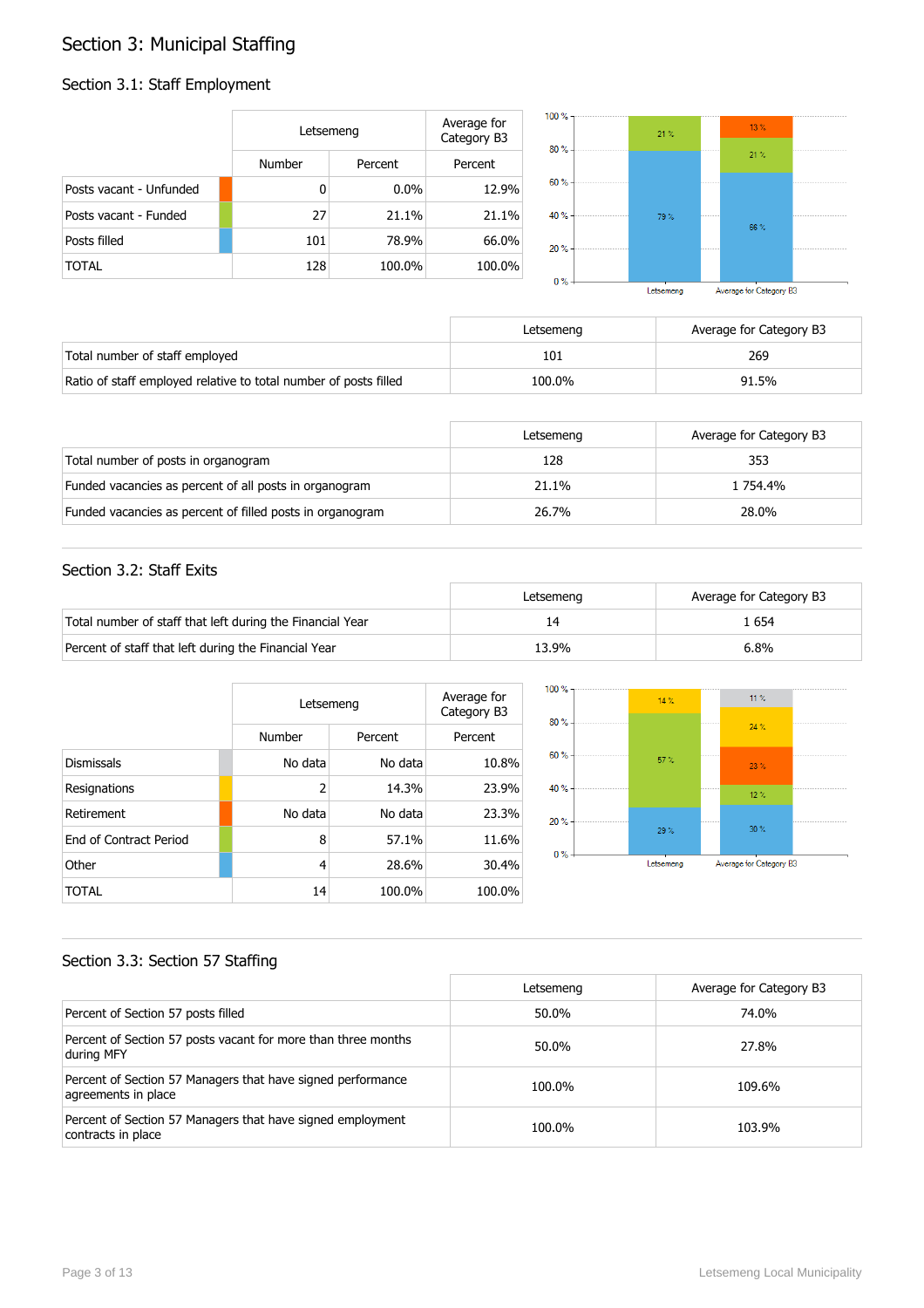#### Section 3.4: Section 57 Exits

|                                                                      | Letsemena | Average for Category B3 |
|----------------------------------------------------------------------|-----------|-------------------------|
| Total number of Section 57 staff that left during the Financial Year |           | 101                     |
| Percent of Section 57 Managers that left during the Financial Year   | $0.0\%$   | 22.3%                   |

#### Section 57 Managers that left due to:

|                        | Letsemeng | Average for<br>Category B3 |         |
|------------------------|-----------|----------------------------|---------|
|                        | Number    | Percent                    | Percent |
| <b>Dismissals</b>      | n         |                            | 17.8%   |
| Resignations           | ŋ         |                            | 37.6%   |
| Retirement             | ŋ         |                            | 8.9%    |
| End of Contract Period | ŋ         |                            | 20.8%   |
| Other                  | n         |                            | 14.9%   |
| <b>TOTAL</b>           | n         |                            | 100.0%  |



#### Section 3.5: Staffing Skills Profile

|                                                                                        | Letsemeng | Average for Category B3 |
|----------------------------------------------------------------------------------------|-----------|-------------------------|
| Professional staff as percent of total staff *                                         | 1.0%      | 4.2%                    |
| Number of staff: Registered Professional Engineers                                     | 0         | 42                      |
| Number of staff: Technologists                                                         | 0         | 29                      |
| Number of staff: Technicians                                                           | 0         | 282                     |
| Number of staff: Registered Planners                                                   | 0         | 48                      |
| Number of staff: Chartered Accountants                                                 | 0         | 9                       |
| Number of staff: Registered with the Institute of Municipal Finance<br><b>Officers</b> | $\Omega$  | 105                     |
| Number of staff: Professional staff                                                    |           | 1 0 0 9                 |
| Number of Registered engineers per 10 000 population                                   | 0.0000    | 0.0683                  |
| Number of Technologists per 10 000 population                                          | 0.0000    | 0.0471                  |
| Number of Technicians per 10 000 population                                            | 0.0000    | 0.4584                  |
| Number of Registered planners per 10 000 population                                    | 0.0000    | 0.0780                  |

\* Defined here as having at least an undergraduate degree from a University or a Technical University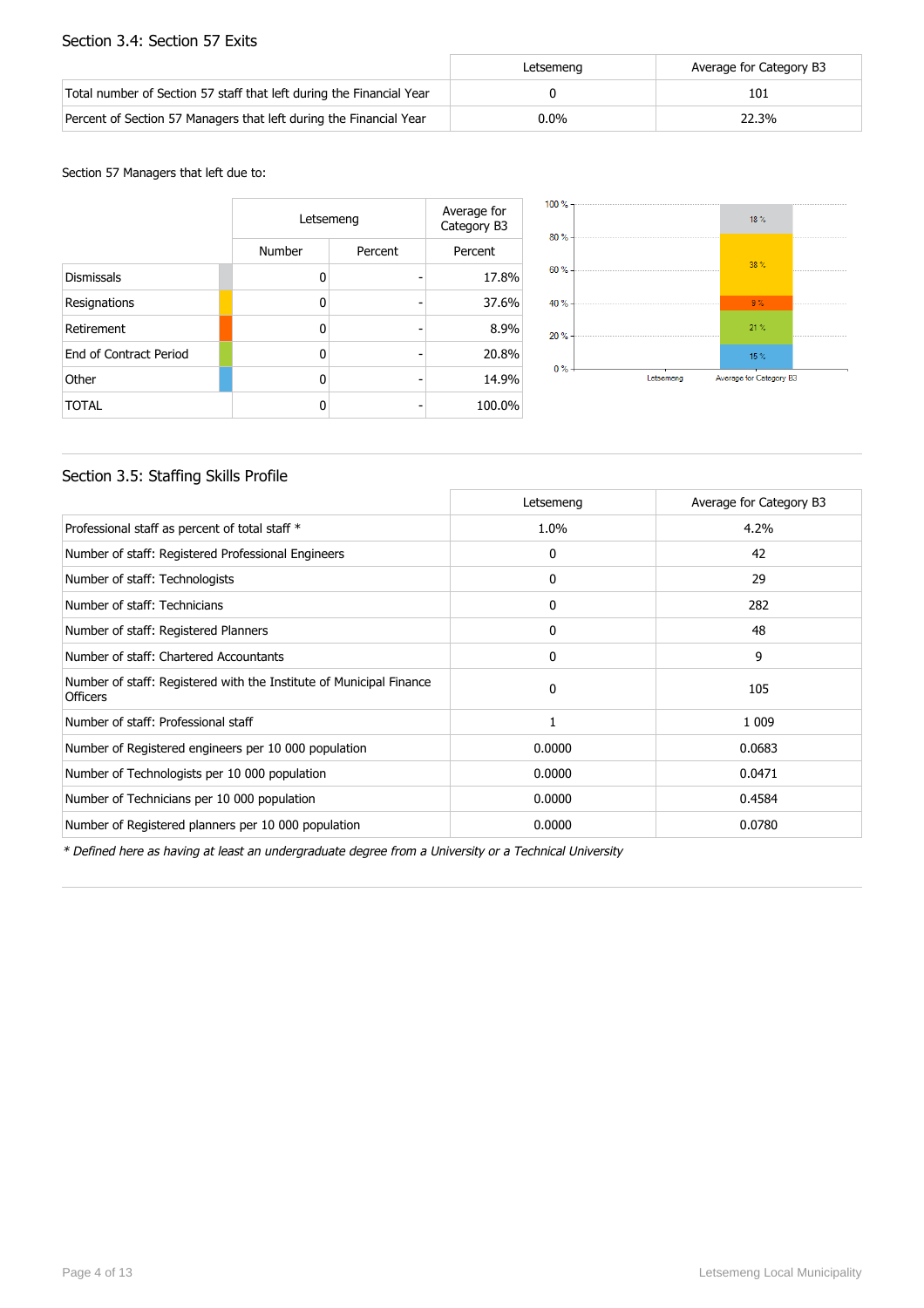# Section 4: Distribution by Function

|                                  | <b>Function Performed</b> | Percent of Staff | Average for<br>Category B3 | Percent of Operating<br>Expenditure | Average for<br>Category B3 |
|----------------------------------|---------------------------|------------------|----------------------------|-------------------------------------|----------------------------|
| Governance and Administration    | Yes                       | 31.1%            | 29.3%                      | 43.4%                               | 36.3%                      |
| <b>Water Services</b>            | Yes                       | 21.7%            | 14.1%                      | 9.4%                                | 13.4%                      |
| Electricity and Gas Reticulation | Yes                       | 4.7%             | 5.3%                       | 30.2%                               | 25.9%                      |
| <b>Municipal Transport</b>       | No                        | N/A              | 0.3%                       | 0.0%                                | 1.1%                       |
| Waste Management                 | Yes                       | 32.1%            | 14.6%                      | 3.1%                                | 4.7%                       |
| Roads and Stormwater Systems     | Yes                       | No data          | 11.2%                      | 7.3%                                | 5.6%                       |
| Community and Social Services    | Yes                       | 10.4%            | 11.5%                      | 2.4%                                | 4.9%                       |
| Planning and Development         | Yes                       | No data          | 1.5%                       | 0.0%                                | 0.5%                       |
| <b>Emergency Services</b>        | No                        | N/A              | 2.5%                       | 0.0%                                | 0.8%                       |
| Municipal Health                 | No                        | N/A              | 0.8%                       | 0.0%                                | 0.1%                       |
| Primary Health Care              | No                        | N/A              | 0.5%                       | 0.1%                                | 0.4%                       |
| Environmental Management         | No data                   | No data          | 0.9%                       | $0.0\%$                             | 0.3%                       |
| Economic Development             | No                        | N/A              | 1.8%                       | 4.1%                                | 2.4%                       |
| Housing                          | Yes                       | No data          | 1.2%                       | $0.0\%$                             | 1.5%                       |
| Traffic and Policing             | No                        | N/A              | 4.6%                       | 0.0%                                | 2.0%                       |
|                                  |                           | 100 %            | 100 %                      | 100 %                               | 100 %                      |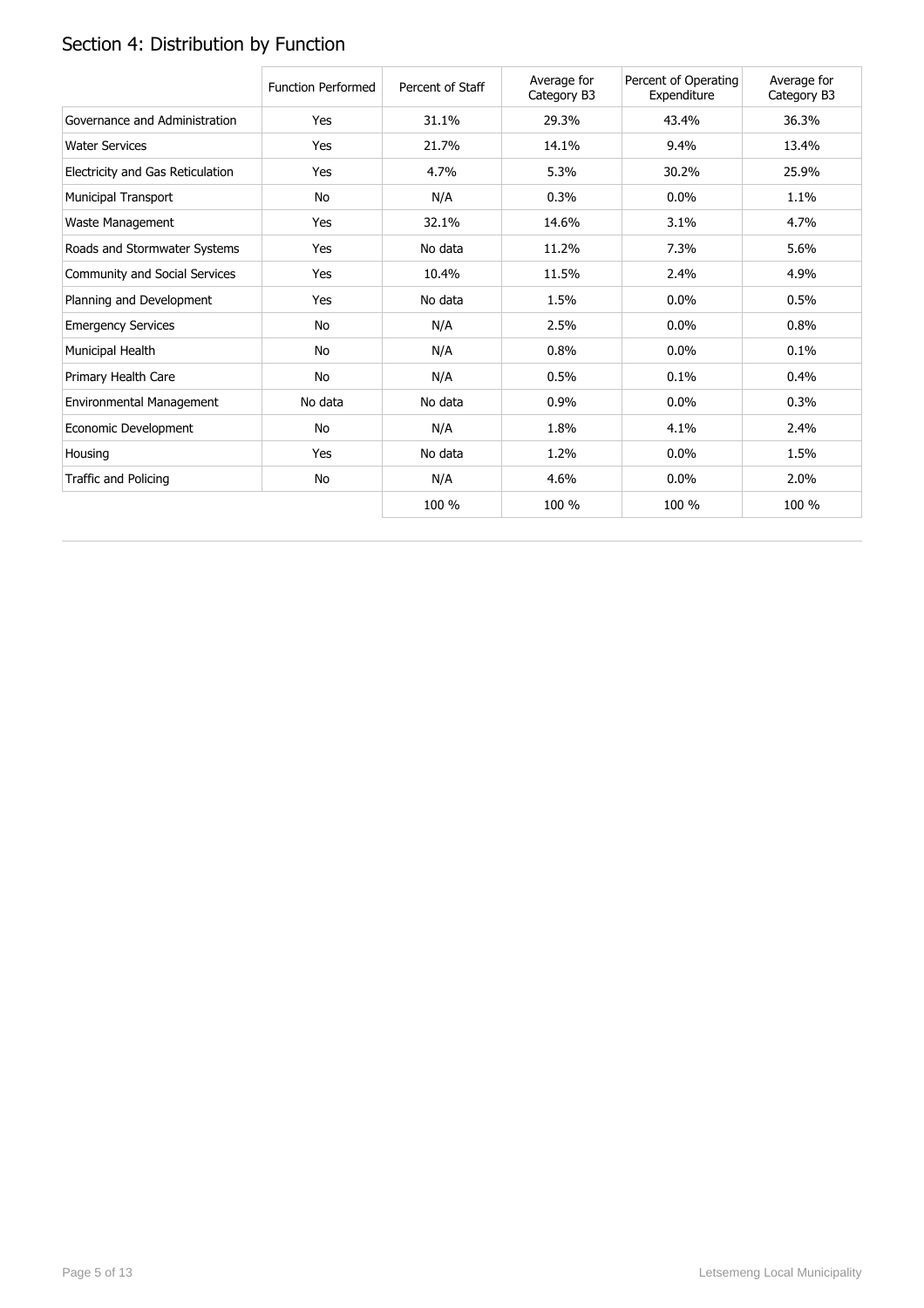## Section 5: Governance and Administration

| Municipality performs this function: |
|--------------------------------------|
|--------------------------------------|

#### Resources

|                                             | Letsemeng    | Average for Category B3 |
|---------------------------------------------|--------------|-------------------------|
| Staff per 10,000 population                 | 9.0837       | 10.7189                 |
| Operating Expenditure per 10,000 population | R 10 268 931 | R 4 881 152             |

## Staffing Skills Profile

|                                                                                        | Letsemeng | Average for Category B3 |
|----------------------------------------------------------------------------------------|-----------|-------------------------|
| Percent of staff that are professional (i.e. have at least an<br>undergraduate degree) | 39.4%     | 15.4%                   |
| Percent of posts vacant                                                                | 33.3%     | 21.8%                   |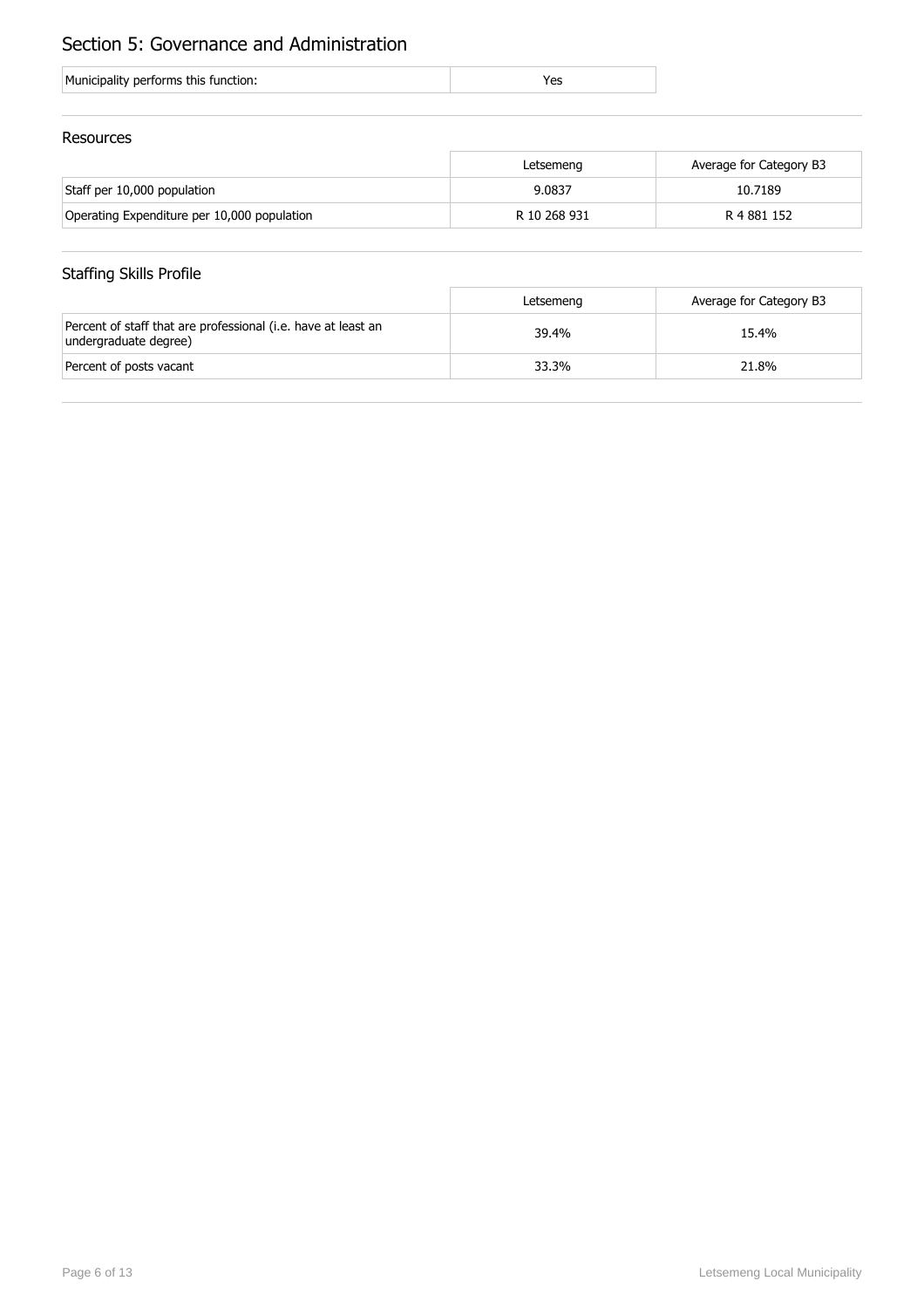## Section 6: Water Services

| Municipality performs this function:      | Yes |
|-------------------------------------------|-----|
| Municipality is water services authority: | Yes |
| Municipality is water services provider:  | Yes |

#### Resources

|                                             | Letsemeng   | Average for Category B3 |
|---------------------------------------------|-------------|-------------------------|
| Staff per 10,000 population                 | 6.3310      | 5.1725                  |
| Operating Expenditure per 10,000 population | R 2 227 146 | R 1 800 776             |

## Staffing Skills Profile

|                                                                                        | Letsemeng    | Average for Category B3 |
|----------------------------------------------------------------------------------------|--------------|-------------------------|
| Percent of staff that are professional (i.e. have at least an<br>undergraduate degree) | $0.0\%$      | 4.3%                    |
| Percent of posts vacant                                                                | 17.9%        | 21.9%                   |
| Number of Registered Professional Engineers                                            | $\mathbf{0}$ |                         |
| Number of Technologists                                                                | $\mathbf{0}$ |                         |
| Number of Technicians                                                                  | $\mathbf{0}$ |                         |
| Number of Registered Professional Engineers per 10,000 population                      | 0.00         | 0.09                    |
| Number of Technologists per 10,000 population                                          | 0.00         | 0.09                    |
| Number of Technicians per 10,000 population                                            | 0.00         | 0.14                    |

|                                                                                          | Letsemeng | Average for Category B3 |
|------------------------------------------------------------------------------------------|-----------|-------------------------|
| Was the WSDP adopted by Council as at 30 June 2011                                       | Yes       |                         |
| Percent of population with at least basic access to water                                | 96.3%     | 30.1%                   |
| Percent of population with at least basic access to sanitation                           | 96.3%     | 29.5%                   |
| Percent of population provided with water connection for first time in<br>2010/2011      | 2.2%      | $2.2\%$                 |
| Percent of population provided with sanitation connection for first<br>time in 2010/2011 | 2.2%      | 2.4%                    |
| Non-revenue water                                                                        | No data   | $-52.2%$                |
| Real losses                                                                              | No data   | 31.4%                   |
| <b>Blue Drop Score</b>                                                                   | 54.7%     | 49.4%                   |
| Green Drop Score                                                                         | 30.4%     | 32.1%                   |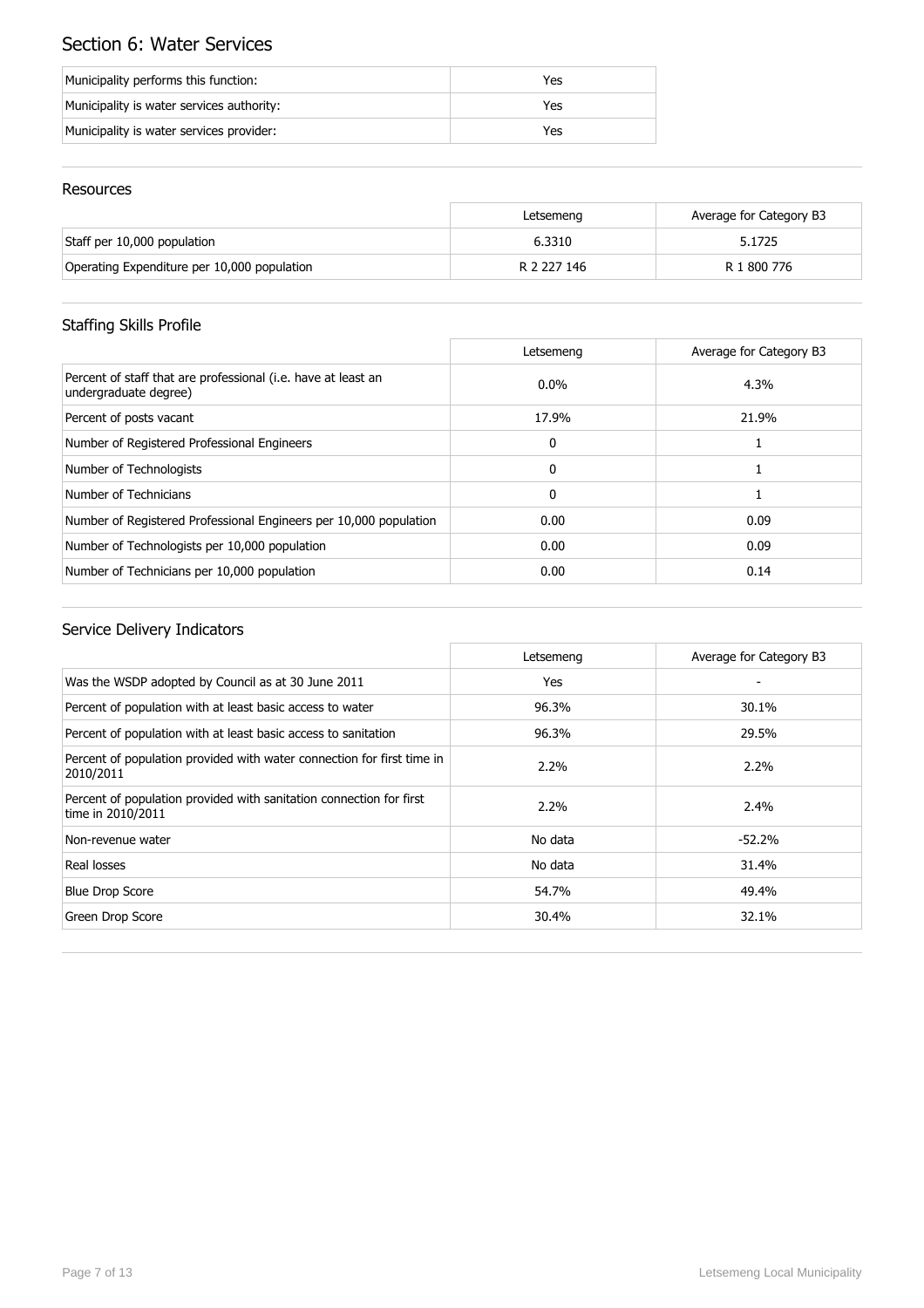## Section 7: Electricity and Gas Reticulation

#### Municipality performs this function:

|                 | 'es |
|-----------------|-----|
| Street lighting | 'es |

#### Resources

|                                             | Letsemeng   | Average for Category B3 |
|---------------------------------------------|-------------|-------------------------|
| Staff per 10,000 population                 | 1.3763      | 1.9458                  |
| Operating Expenditure per 10,000 population | R 7 135 071 | R 3 484 933             |

## Staffing Skills Profile

|                                                                                        | Letsemeng | Average for Category B3 |
|----------------------------------------------------------------------------------------|-----------|-------------------------|
| Percent of staff that are professional (i.e. have at least an<br>undergraduate degree) | 20.0%     | 5.7%                    |
| Percent of posts vacant                                                                | 33.3%     | 20.6%                   |
| Number of Registered Professional Engineers                                            | 0         | 0                       |
| Number of Technologists                                                                | 0         | 0                       |
| Number of Technicians                                                                  |           |                         |
| Number of Registered Professional Engineers per 10,000 population                      | 0.00      | 0.03                    |
| Number of Technologists per 10,000 population                                          | 0.00      | 0.03                    |
| Number of Technicians per 10,000 population                                            | 0.28      | 0.23                    |

|                                                                             | Letsemeng | Average for Category B3 |
|-----------------------------------------------------------------------------|-----------|-------------------------|
| Percent of population that has access to electricity                        | 102.0%    | 48.7%                   |
| Total number of new electricity connection points delivered in<br>2010/2011 | 197       | 681                     |
| Metering efficiency for electricity                                         | No data   | 79.0%                   |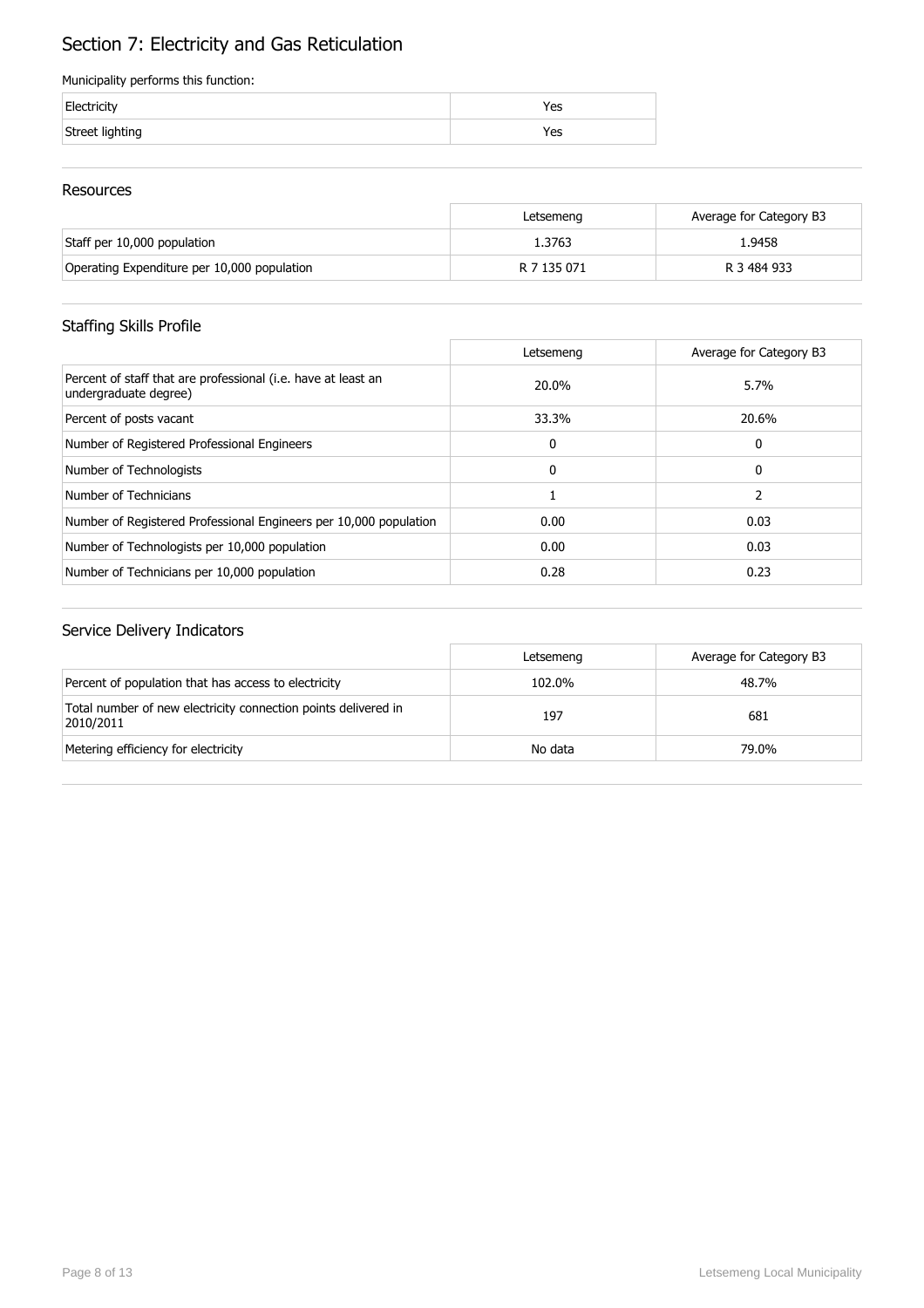## Section 9: Waste Management

#### Municipality performs this function:

| Refuse removal                    | Yes |
|-----------------------------------|-----|
| Refuse dumps/solid waste disposal | Yes |
| Cleansing                         | Yes |

#### Resources

|                                                        | Letsemeng | Average for Category B3 |
|--------------------------------------------------------|-----------|-------------------------|
| Staff per 10,000 population                            | 9.3589    | 5.3465                  |
| Operating Expenditure per 10,000 population            | R 728 344 | R 629 574               |
| By-laws in place                                       | Yes       | -                       |
| By-laws enforced – urban (yes/no)                      | Yes       | -                       |
| By-laws enforced $-$ rural (yes/no)                    | Yes       |                         |
| Self-assessment of how well by-laws are being enforced | Good      |                         |

#### Staffing Skills Profile

|                                                                                        | Letsemeng    | Average for Category B3 |
|----------------------------------------------------------------------------------------|--------------|-------------------------|
| Percent of staff that are professional (i.e. have at least an<br>undergraduate degree) | $0.0\%$      | 1.8%                    |
| Percent of posts vacant                                                                | $8.1\%$      | 18.7%                   |
| Number of Registered Professional Engineers                                            | $\mathbf{0}$ | 0                       |
| Number of Technologists                                                                | $\Omega$     | 0                       |
| Number of Technicians                                                                  | $\mathbf{0}$ | 0                       |
| Number of Registered Professional Engineers per 10,000 population                      | 0.00         | 0.04                    |
| Number of Technologists per 10,000 population                                          | 0.00         | 0.01                    |
| Number of Technicians per 10,000 population                                            | 0.00         | 0.04                    |

|                                                                                                        | Letsemeng | Average for Category B3 |
|--------------------------------------------------------------------------------------------------------|-----------|-------------------------|
| Does the municipality have an approved Integrated Waste<br>Management Plan (IWMP)                      | No        |                         |
| Percent of of population eligible for weekly kerbside collection that<br>receive this level of service | No data   | 91.5%                   |
| Percent of municipal-owned landfill sites that are registered<br>according to ECA and Waste Act        | 40.0%     | 34.9%                   |
| Percent of waste recycled                                                                              | $0.0\%$   | 14.9%                   |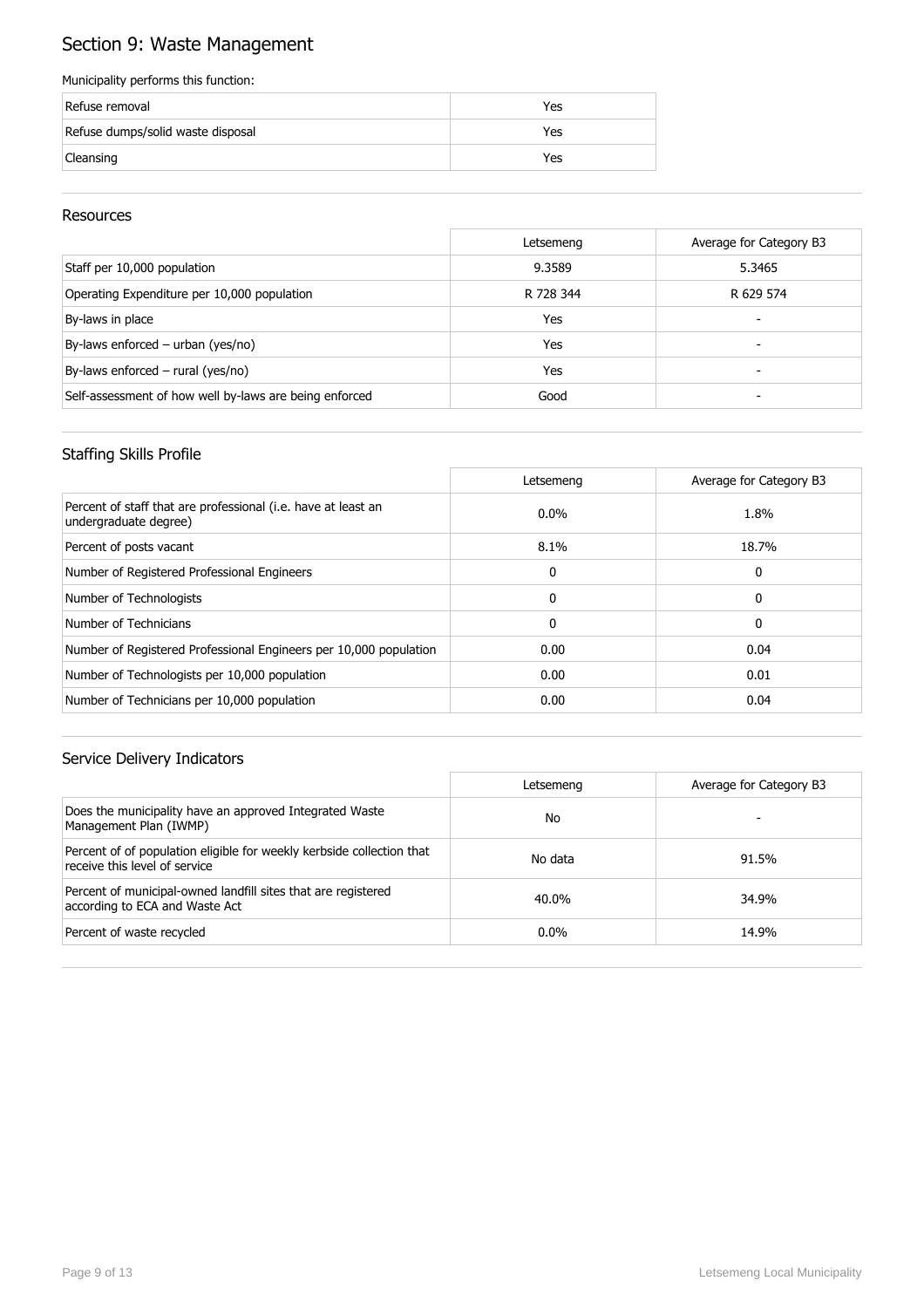## Section 10: Roads and Stormwater Systems

#### Municipality performs this function:

| Municipal roads                        | Yes |
|----------------------------------------|-----|
| Stormwater systems in built-up areas   | Yes |
| Performs the 'District' roads function | Yes |

#### Resources

|                                             | Letsemeng   | Average for Category B3 |
|---------------------------------------------|-------------|-------------------------|
| Staff per 10,000 population                 | No data     | 4.0944                  |
| Operating Expenditure per 10,000 population | R 1 737 455 | R 745 870               |

## Staffing Skills Profile

|                                                                                        | Letsemeng | Average for Category B3 |
|----------------------------------------------------------------------------------------|-----------|-------------------------|
| Percent of staff that are professional (i.e. have at least an<br>undergraduate degree) | No data   | 2.4%                    |
| Percent of posts vacant                                                                | No data   | 21.7%                   |
| Number of Registered Professional Engineers                                            | No data   | 0                       |
| Number of Technologists                                                                | No data   | 0                       |
| Number of Technicians                                                                  | No data   |                         |
| Number of Registered Planners                                                          | No data   | 0                       |
| Number of Registered Professional Engineers per 10,000 population                      | No data   | 0.03                    |
| Number of Technologists per 10,000 population                                          | No data   | 0.03                    |
| Number of Technicians per 10,000 population                                            | No data   | 0.07                    |
| Number of Registered Planners per 10,000 population                                    | No data   | 0.00                    |

|                                                   | Letsemeng | Average for Category B3 |
|---------------------------------------------------|-----------|-------------------------|
| Roads conditions for paved roads monitored        | No data   |                         |
| Percent of paved roads that are very good or good | No data   | 28.1%                   |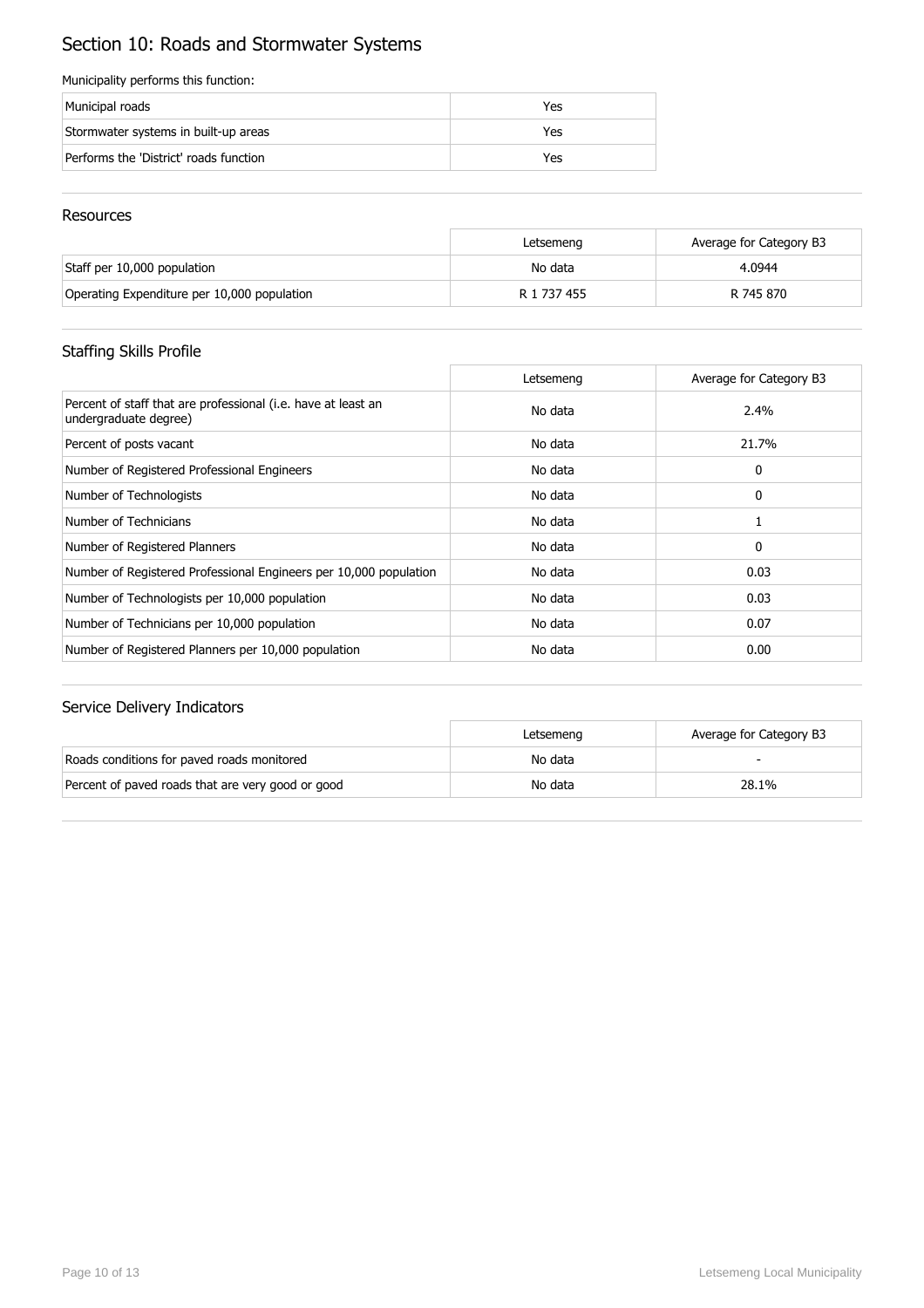## Section 11: Community and Social Services

| Municipality performs this function:        | Regulation & facilitation | Service provision |
|---------------------------------------------|---------------------------|-------------------|
| Beaches and amusement facilities            | No                        | No                |
| Local amenities                             | Yes                       | No                |
| Local sports facilities                     | Yes                       | Yes               |
| Municipal parks and recreation              | Yes                       | Yes               |
| Public places                               | Yes                       | Yes               |
| Child care facilities                       | No                        | No                |
| Cemeteries, funeral parlours and crematoria | Yes                       | Yes               |
| Libraries                                   | Yes                       | Yes               |
| <b>Museums</b>                              | No                        | No                |

#### Resources

|                                             | Letsemeng | Average for Category B3 |
|---------------------------------------------|-----------|-------------------------|
| Staff per 10,000 population                 | 3.0279    | 4.2037                  |
| Operating Expenditure per 10,000 population | R 556 580 | R 657 658               |

## Staffing Skills Profile

|                                                                                        | Letsemeng | Average for Category B3 |
|----------------------------------------------------------------------------------------|-----------|-------------------------|
| Percent of staff that are professional (i.e. have at least an<br>undergraduate degree) | $0.0\%$   | 6.2%                    |
| Percent of posts vacant                                                                | $0.0\%$   | 20.4%                   |

|                                                   | Letsemeng | Average for Category B3 |
|---------------------------------------------------|-----------|-------------------------|
| Number of sports facilities per 10,000 population | 5.51      | 1.43                    |
| Total area of all public space                    | No data   | 11 154 km2              |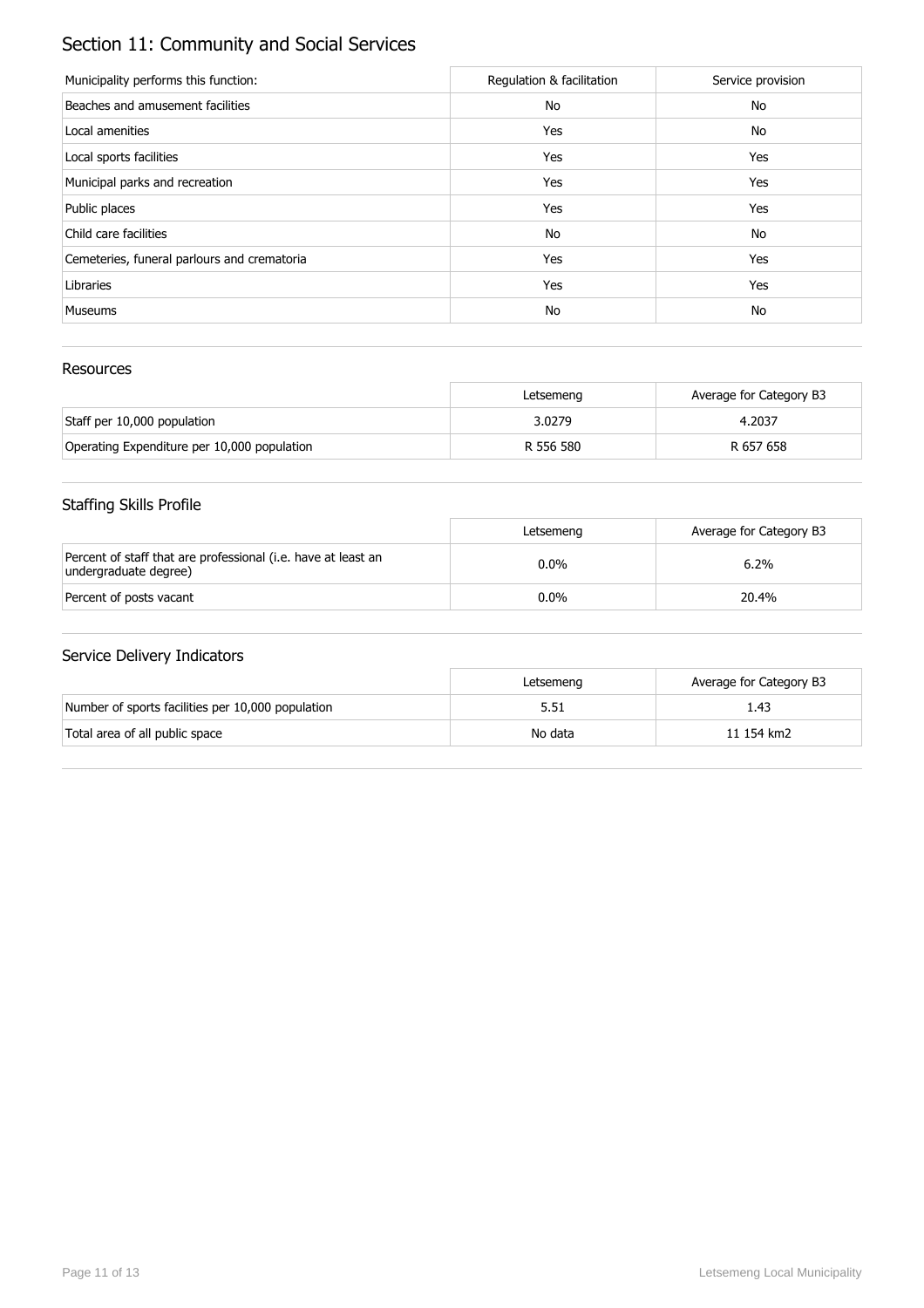## Section 12: Planning and Development

#### Municipality performs this function:

| Municipal planning                            | Yes |
|-----------------------------------------------|-----|
| Building regulations                          | Yes |
| Land-use management                           | Yes |
| Property development (non-municipal property) | No  |

#### **Resources**

|                                             | Letsemeng | Average for Category B3 |
|---------------------------------------------|-----------|-------------------------|
| Staff per 10,000 population                 | No data   | 0.5486                  |
| Operating Expenditure per 10,000 population | R 0       | R 72 739                |

## Staffing Skills Profile

|                                                                                        | Letsemeng | Average for Category B3 |
|----------------------------------------------------------------------------------------|-----------|-------------------------|
| Percent of staff that are professional (i.e. have at least an<br>undergraduate degree) | No data   | 39.0%                   |
| Percent of posts vacant                                                                | No data   | 29.0%                   |
| Number of Registered Planners                                                          | No data   | 0                       |
| Number of Building Inspectors                                                          | No data   |                         |
| Number of Registered Planners per 10,000 population                                    | No data   | 0.05                    |
| Number of Building Inspectors per 10,000 population                                    | No data   | 0.14                    |

|                                                              | Letsemeng | Average for Category B3  |
|--------------------------------------------------------------|-----------|--------------------------|
| Percent of building plans submitted that were approved in FY | No data   | 92.6%                    |
| Average time taken to approve building plans (days)          | No data   | 23                       |
| Approved IDP in place                                        | No data   | $\overline{\phantom{0}}$ |
| Approved SDF in place                                        | No        | -                        |